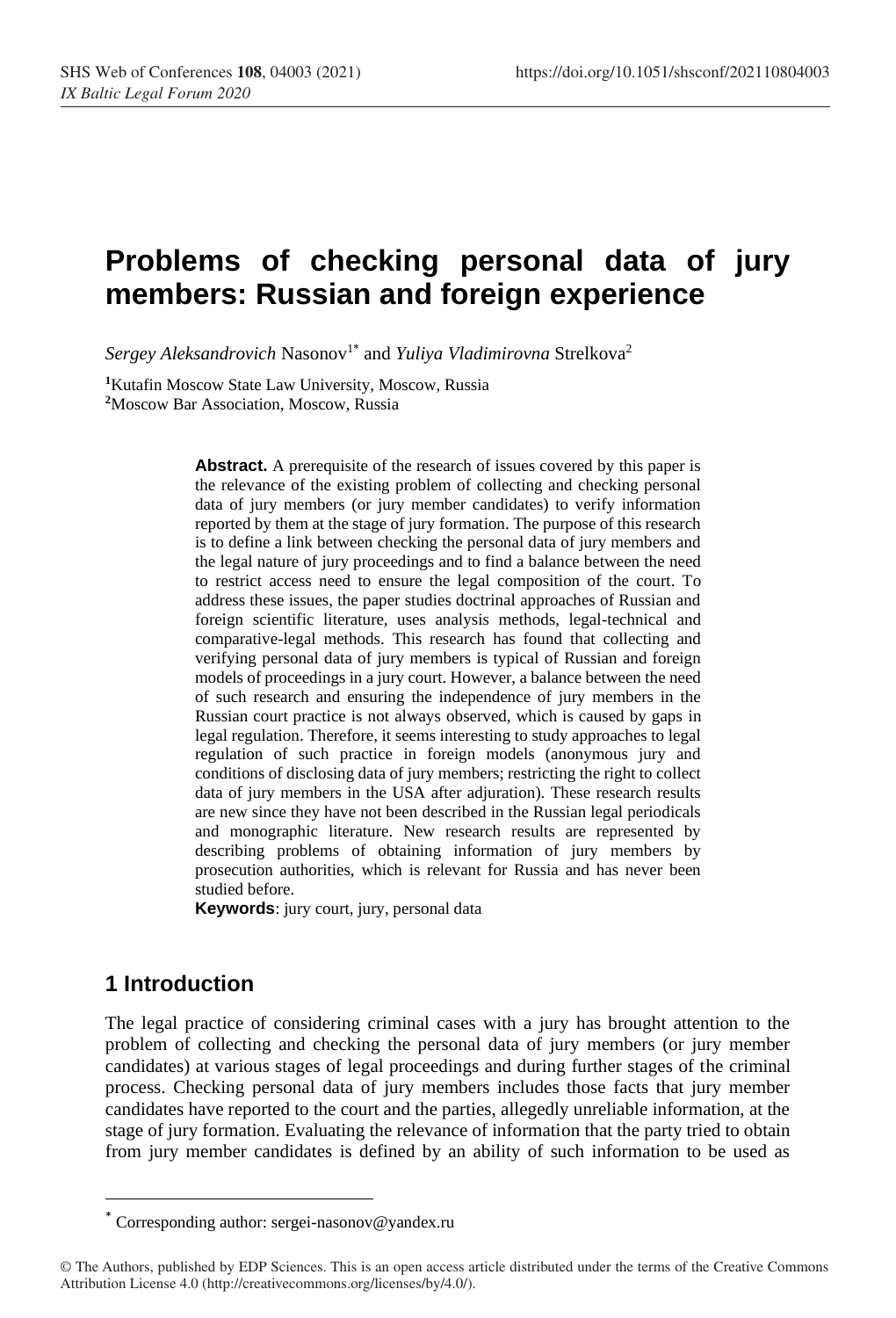grounds to file a motivated objection, or be a reason for non-motivated rejection of a jury member candidate [1].

In this manner, checking personal data of jury members being a relevant guarantee of ensuring the legality of the court composition is objectively necessary and caused by the essence of jury proceedings suggesting that objective and impartial representatives of society take part in justice. However, this need collides with the issues of ensuring judicial independence of jury members determining restriction of access to personal information on jury members. Resolving this collision has a significant theoretical and practical value for court proceedings with jury members. This is a purpose of this paper whose goal will be checking two hypotheses:

1. Verifying personal data of jury members is typical of this form of court proceedings and is observed in its statutory regulation and legal practice;

2. The limits of such checks are defined by the balance of values: the need to restrict access to personal data of jury members as a guarantee of their independence and the need to ensure the legal composition of the court, which prevents reporting incorrect personal data by jury members.

#### **2 Methods**

To achieve these goals, it seems necessary to research doctrinal approaches developed concerning this issue in Russian and foreign scientific literature and to use analysis methods, legal-technical and comparative-legal methods by comparing regulations and legal practice of the Russian Federation and foreign countries.

The studies of scientific literature show that the problem of obtaining personal data of jury members and candidates is relevant for Russia and for the countries of the Anglo-Saxon legal system. The importance of identifying individual subjective characteristics of jury member candidates to ensure the right for fair proceeding is shared by most scientists and highlighted in some focused researches [2-4].

Since the primary way of obtaining the personal information of candidates is their polling at the stage of jury formation, most theoretical studies are dedicated to this procedure and further resolution of rejections claimed by the parties [3, 5, 6]. In some publications, the authors analyze relatively new methods of studying information of jury members.

Studying social networks helps the parties to get an insight into the candidate's personality and is actively used in practice: this is called Voir Google [7]. Advantages include the soft obtaining of necessary data based on generally-available information voluntarily posted by candidates (or jury members) [8]. The authors study the ethical aspects of online investigation and give examples of the necessity of using this method [9]. The next stage in the development of the same trend is using Big Data technologies: supporters of this method believe that it will accumulate a lot of personal information useful for qualification, which is especially relevant for the USA where the quality of preparation to jury formation can directly depend on parties' ability to pay the work of analysis and data collection experts [10].

Since the active collection of information about candidates is related to investigating their personal life, we should also note existing scientific notations on ensuring the independence and safety of jury members [11, 12] and issues of preserving the right of jury members and candidates for privacy. One of the most prominent discussions in this area concerns the functioning of anonymous juries in the USA, which is held by supporters of assigning anonymous juries with the ordinary position in criminal proceedings and [13] by opponents of such measures. The proposed procedure tested in some States includes the concealment of candidate names in all documents that the parties and the public has access to, and candidates are identified by numbers. However, a name of an individual jury member can be disclosed later (during case consideration and thereafter) if one of them will be able to assert the need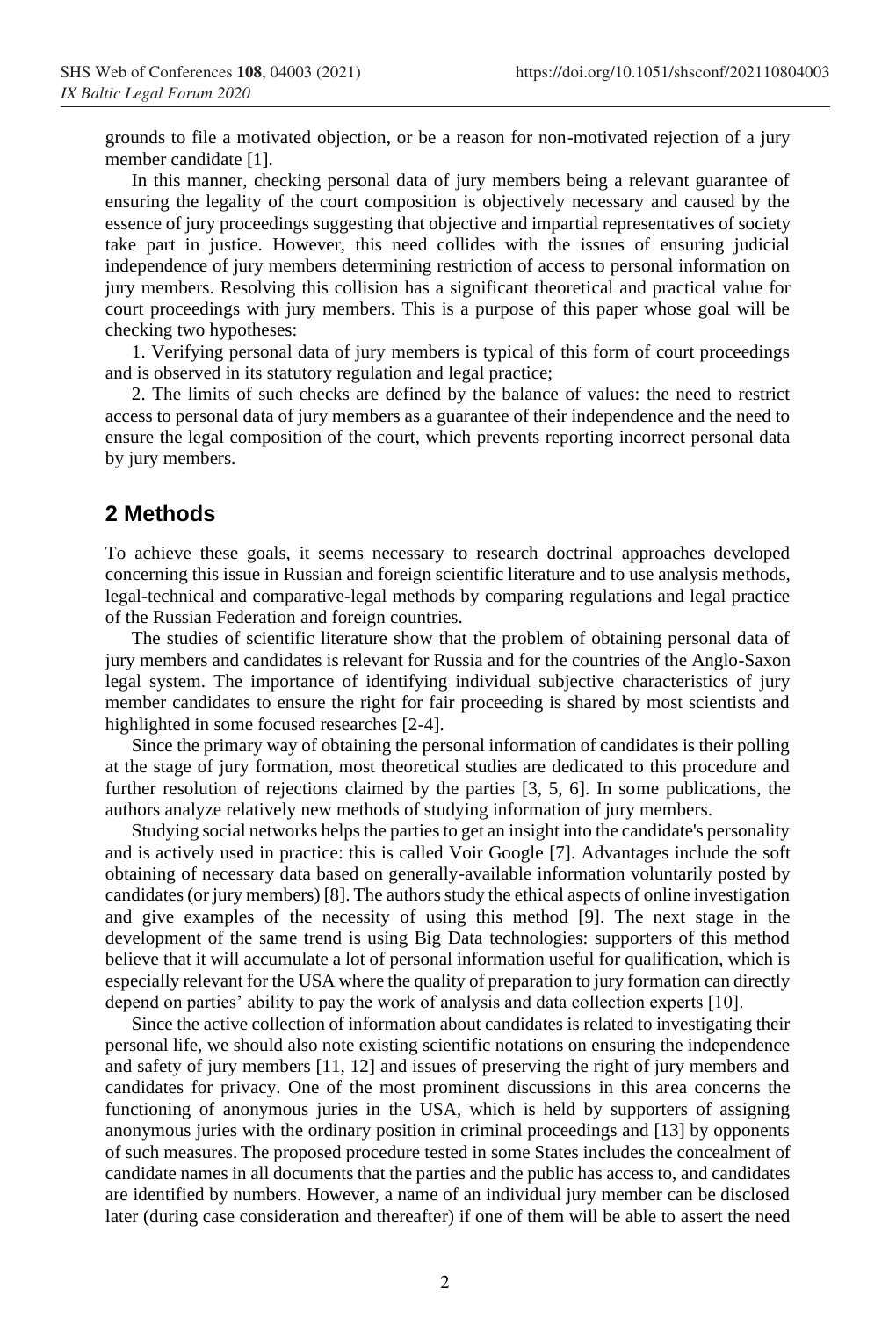of such disclosure to check the information that may result in a reversal of the sentence. Therefore, a party's appeal must not be arbitrary and shall contain some information of a suggested breach [14]. Risks generated by the activity of anonymous juries give rise to proposals on introducing a motivated model of verdict [15].

### **3 Results and discussion**

Analysis of the existing Russian criminal procedural law and practice of its application results in a conclusion that the Russian model of proceedings with jury members is typical of collection and verification of their personalities. Depending on the subject and procedural form of such verification, it can be differentiated into judicial (criminal procedural) and nonprocedural (undertaken by the parties). In its turn, the judicial (procedural) check can be differentiated into a check of information given in the first-instance court and the same during appeal proceedings.

Judicial check of personal data of jury members in the first-instance court is done as a survey of jury members, requesting records and other documents from various authorities by the court. It should be noted that statutory regulation of these surveys is envisaged only for taking such actions towards jury member candidates during the formation of the jury. Provisions of Parts 3,8, Article 328 Criminal Procedural Code of the Russian Federation regulates such surveys undertaken by the presiding judge and the parties. The law sets out a sequence of participation of the parties in this survey, framework requirements to the form of questions used by the parties in this procedural action [16-18].

Applicable law does not provide any regulation of this survey of jury members by the presiding judge and the parties at the stages of proceedings following the jury formation. The legal practice uses a procedural survey at the stage of jury formation in a similar fashion. It appears that such a survey should be initially undertaken by the presiding judge and only then the parties are provided with an opportunity to ask questions to the surveyed person. Applicable law does not provide any indications as to what legal provisions must be explained to the surveyed presiding judge, whether it is entitled to answer questions asked, what the limits of intervening into enigma private life are, etc. The procedure of legal check of personal data of jury members must be properly regulated in the criminal procedural law.

Judicial check of personal data of jury members undertaken by the court of appeal has even more gaps than the above procedure. The court of appeal is entitled, on the application, to demand any information related to the personality of jury members if the question is about a material breach of the criminal procedural law in the form of reporting incorrect personal information by the jury member candidate at the stage of jury formation. Along with that, the Criminal Procedural Code of the Russian Federation contains no provisions giving rise to assert that such a check can be done by the court of appeal at its own initiative (for example, if this argument is present in the appeal). It seems that this drawback of the law that must be eliminated by modifying Article 389.13 of the Criminal Procedural Code of the Russian Federation. It appears that applicable law must expand the capabilities of the court of appeal in checking the personal data of jury members, namely in providing an opportunity to survey members concerning the above circumstances.

Non-procedural checks of personal data of jury members undertaken by the parties can be done at various stages of legal proceedings and various stages of the process or between them. This check may suggest reviewing open (publicly available) data, for example, those posted in social networks, and analysis of information from secure sources – previous convictions and committed offenses. Open data can be used by both parties [19].

Another unequal situation is typical of processing personal data from secure sources. The Russian law suggests access of the prosecutor to a wide range of personal data enlisted in the departmental regulations [20]. The law contains no mechanisms of legal control over the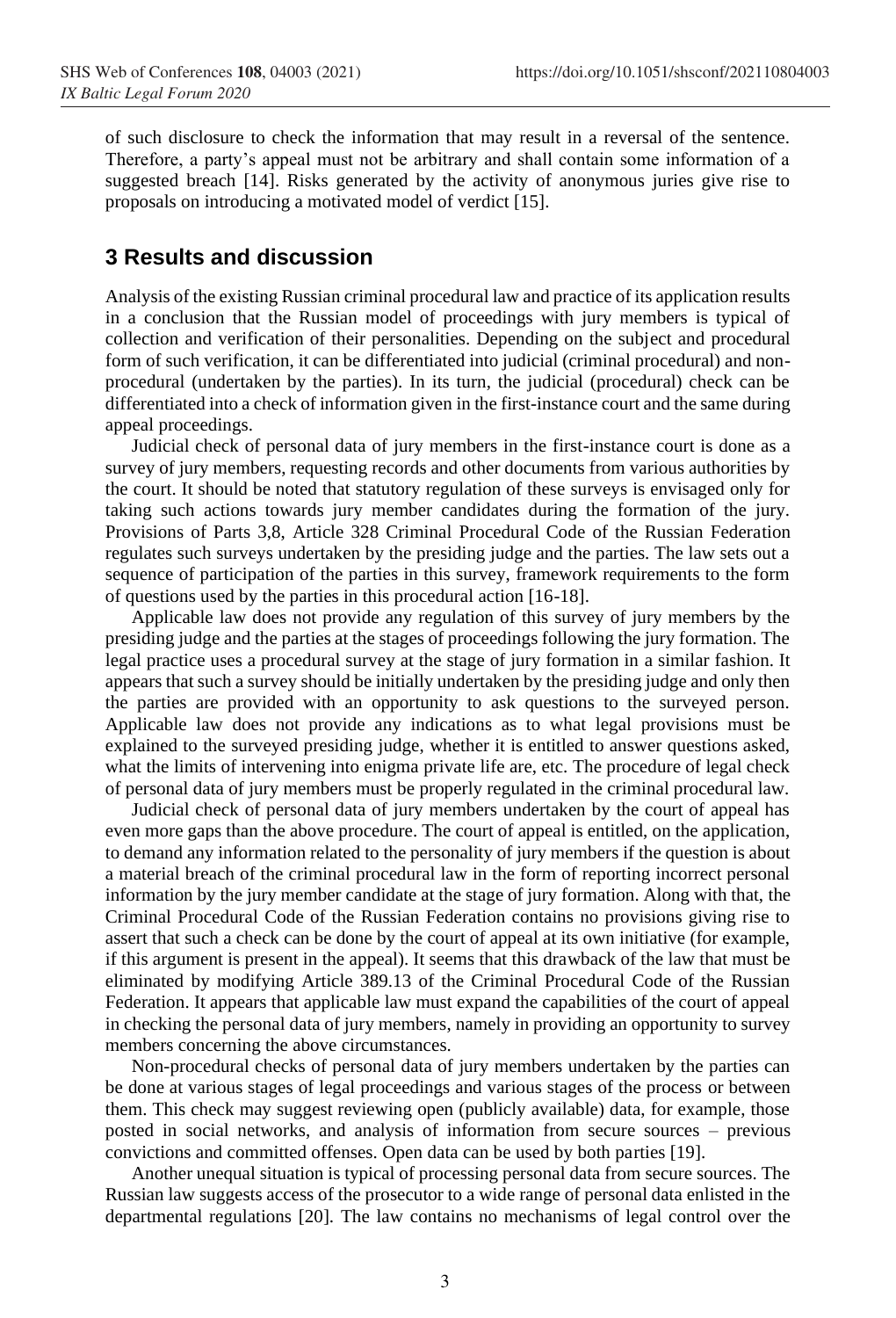prosecutor's checking activity. It seems that the procedure of retrieving data on jury members and their relatives must suggest a number of confidentiality guarantees related to undertaking judge functions by them.

The problem of excessive powers of the prosecution office is also typical of the USA proceedings [21], and in some States, personal data can be reviewed before juration, and the defense team can present a petition to the court on the check of respective candidates. After issuing a verdict, any check is possible only after receiving special permission from the court, and the party demanding such permission must substantiate its petition [22].

# **4 Conclusion**

Verifying personal data of jury member is typical of Russian and foreign models of proceedings in a jury court. However, a balance between the need of such research and ensuring the independence of jury members in the Russian court practice is not always observed, which is caused by gaps in legal regulation. In this connection, it seems interesting to consider approaches to statutory regulation of such verification in foreign models.

## **References**

- 1. Kassatsionnoe opredelenie SK UD VS RF ot 26.07.2012 g. [Cassational ruling of the Judicial Division for Criminal Cases of the Supreme Court of the RF dated 26.07.2012 No. 47-012-30sp-а. Accessed on: March 17, 2021. [Online]. Available: https://www.consultant.ru/
- 2. R. Rogers, A. Sharf, B. Myers, E. Drogin, M. Williams, Beh. Sc. & the Law **38**, 12-31 (2020) https://doi.org 10.1002/bsl.2451
- 3. T.W. Frampton, Mich. L. Rev. **118**, 785-840 (2020) https://doi.org/10.36644/mlr.118.5.cause
- 4. C.C. Kates, St. Louis Univ. Pub. Law Rev. **35(2)**, 415-442 (2016)
- 5. S.A. Nasonov, Relevant Iss. Rus. Law. **12**, 2841-2846 (2014)
- 6. T.A. Vladykina, J. Rus. Law **5**, 84-94 (2014)
- 7. C.M. Morrison, L. Rev. **35**, 285-303 (2014)
- 8. L.A. Harle, St. Mary's L.J. **49**, 665-698 (2018)
- 9. B.A. Fortuno, J. Advoc. & L. **70**, 3-20 (2019)
- 10. A.G. Ferguson, L. Rev. **91**, 935-1006 (2016)
- 11. E.G. Kotelya, Rus. Legal J. **3**, 96-100 (2008)
- 12. I.N. Krapchatova, Bul. Udmurt Univ. Ser. Ec. and Law **3**, 210-213 (2013)
- 13. N.J. King, Vanderbilt Law Rev. **49**, 123-159 (1996)
- 14. C. Keleher, Univ. San Francisco Law Rev. **44**(3), 531-570 (2010)
- 15. L. Mangat, Cornell L. Rev. **103**, 1621-1649 (2018)
- 16. Punkt 13 Postanovleniya Plenuma VS RF ot 22.11.2005 № 23 [Declaration of the Russian Federation Plenum of Supreme Court, Item 13, dated 22.11.2005 No. 23] Accessed on: March 17, 2021. [Online]. Available: https://www.supcourt.ru/documents/own/?category=resolutions\_plenum\_supreme\_cou rt\_russian&year=2005
- 17. Apellyatsionnoe opredelenie SK UD VS RF ot 14.06.2013 g. № 51-APU13-10SP [Appellate decision of the Judicial Division for Criminal Cases of the Supreme Court of the Russian Federation dated 14.06.2013 No. 51-APU13-10SP]. Accessed on: March 17, 2021. [Online]. Available: https://www.consultant.ru/
- 18. Apellyatsionnoe opredelenie SK UD VS RF ot 23.05.2013 g. № 44-APU13-4SP [Appellate decision of the Judicial Division for Criminal Cases of the Supreme Court